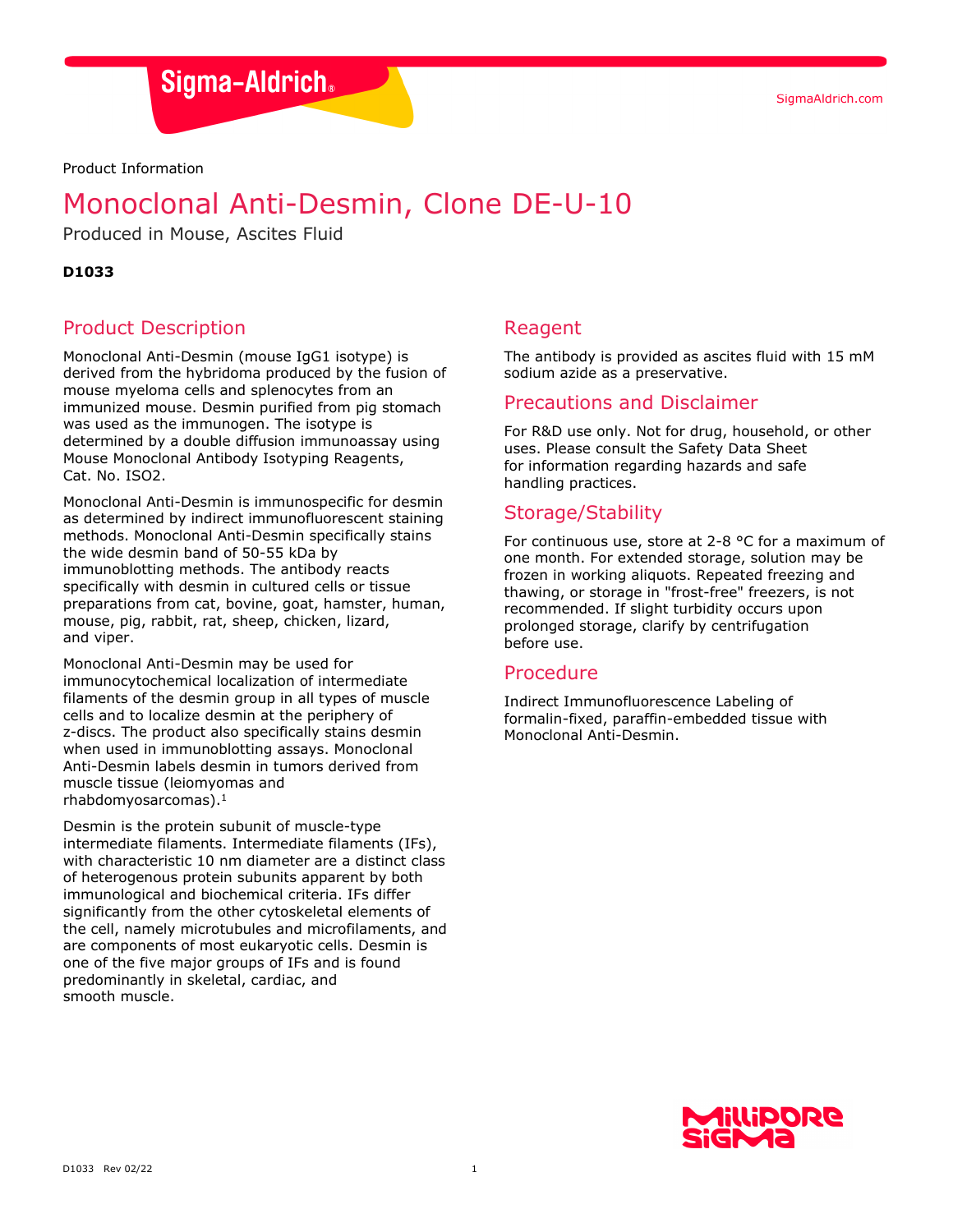## **Materials**

- Paraffin sections (4-6 µm) of animal or human tissue (material fixed with 10% phosphate buffered formalin).
- Phosphate buffered saline (PBS), pH 7.4, containing 1% BSA, Cat. No. P3688.
- Protease, Cat. No.  $P5147, 0.1\%$  (w/v) in PBS, Cat. No. P4417.
- Primary antibody: Monoclonal Anti-Desmin.
- Secondary antibody: Anti-Mouse IgG (Fab specific)-FITC, Cat. No. F5262, at appropriate dilution in PBS.
- Mounting medium.
- Isotype Control: Mouse IgG1, kappa ascites fluid, Cat. No. M7894, or Control Ascites Fluid, Cat. No. M8273.

## Method

#### Standard Deparaffinization Procedure

#### **Immediately before staining:**

- 1. Pre-heat sections at 56 °C for 1 hour
- 2. Immerse in xylene bath for 5 minutes at room temperature (RT). Repeat with fresh xylene.
- 3. Rehydrate in 95% ethanol for 2 minutes at room temperature. Repeat with fresh 95% ethanol.
- 4. Rehydrate in PBS for 5 minutes at room temperature. **Note:** Immersions are carried out with occasional agitations.

Enzymatic Unmasking of Antigenic Sites

- 1. Drain PBS and quickly proceed to next step.
- 2. Treat section with 2 drops (approx. 100 µL) of Pronase solution for 15 minutes (RT).
- 3. Wash thoroughly in PBS (preferably in the cold) for 5 minutes to remove residual enzyme and quickly proceed to next step.

#### Test

- 1. Apply 2 drops of Monoclonal Anti-Desmin diluted appropriately in PBS containing 1% BSA.
- 2. Incubate for 1 hr. at 37 °C.
- 3. Gently rinse in PBS for 5 mins. Repeat with fresh PBS.
- 4. Drain, carefully blot away excess moisture around the sections.
- 5. Quickly apply freshly prepared diluted FITC secondary antibody (at previously determined appropriate dilution - usually 1:20-1:40) in PBS containing 1% BSA.
- 6. Incubate for 30 mins at 37 °C.
- 7. Gently rinse in PBS for 5 mins. Repeat with fresh PBS. Blot away excess moisture from around the sections.
- 8. Add mounting medium and coverslip.
- 9. Examine section using a UV fluorescent microscope. Mounted preparations can be stored in a refrigerator.

**NOTE:** Do not allow tissue sections to dry out at any time during the procedure.

In case of excessive background staining remove aggregates from antibodies by centrifuging for 15 min immediately prior to use.

## Product Profile

## Indirect immunofluorescence

A minimum working dilution of 1:40 was determined using formalin-fixed, paraffin-embedded human tissue sections.

#### Immunoblotting

A minimum working dilution of 1:200 was determined using chicken gizzard extract/whole extract of mouse myoblast C2C12 cells.

**Note**: In order to obtain best results, it is recommended that each individual user determine their optimal working dilutions by titration assay.